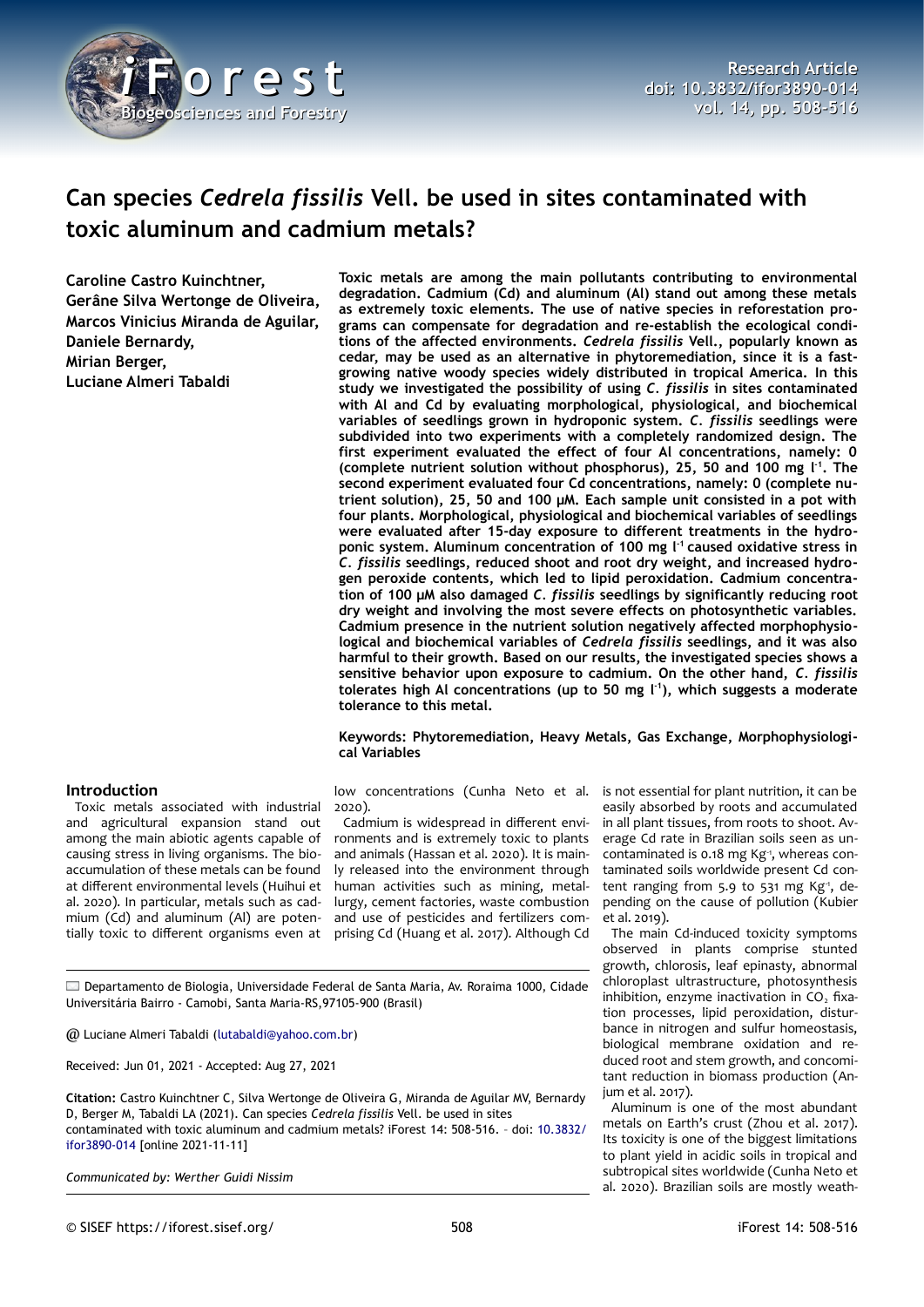ered and acidic due to high Al and manganese (Mn) contents, as well as to low sum and saturation of bases (Cunha et al. 2018). These soils show pH<5.0; under these conditions, Al is ionized to form phytotoxic ions (Al3+) that are promptly absorbed by plant roots, thus inhibiting root elongation and reducing crop yield (Guo et al. 2018). Since amelioration processes are hard to accomplish and highly expensive, soil acidity has become a major issue in subsurface soils; therefore, it is necessary to find crop plant species capable of tolerating acidic soils or high Al accumulation rates.

Root growth inhibition – which may occur after brief plant exposure to Al – is the first symptom of Al toxicity. Root meristems are considered the plant part most sensitive to Al toxicity, suggesting that Al actively interacts in cell division and elongation processes (Cárcamo et al. 2019). Plants' response to exposure to Al are associated with changes in physiological and biochemical processes, such as increased reactive oxygen species (ROS) production and damage to biological membranes. In addition, Al has negative effects on photosynthetic activity, such as decreased photosynthetic pigments and fluorescence parameters, reduced enzyme activity and carbohydrate metabolism, decreased stomatal conductance, and programmed cell death induction (Xu et al. 2018).

Given the harmful effect of these metals on plant components, it is essential to identify species capable of tolerating such contamination or accumulating these metals though time in order to revegetate and/or even decontaminate contaminated sites (Yan et al. 2020). Also, it is necessary understanding the mechanisms developed by tolerant and resistant plants to support the selection of species suitable to be used in sites contaminated with toxic metals.

*Cedrela fissilis* Vell. (cedar) stands out among several species with potential to recover degraded areas (Silva et al. 2020). This native woody species grows fast and is widely distributed in tropical America. *C. fissilis* has light and soft timber, which can be easily used for several purposes, such as plywood, moldings, sculptures, civil construction and as ornamental species (Goetten et al. 2016). In addition, it presents high biomass production and filtering capacity, due to its extensive root system, which are features highly desirable for phytoremediation programs (Covre et al. 2020).

The aim of the present study is to investigate the suitability of *C. fissilis* to be used in remediation of areas contaminated with Al and Cd, by evaluating morphological, physiological and biochemical variables in hydroponic system.

## **Material and methods**

#### *Study site*

The study was conducted in a greenhouse at the Biology Department of Fed-

eral University of Santa Maria (UFSM), Santa Maria Campus, RS, Brazil, under controlled temperature of approximately 25 °C, and mean humidity of 60%. Analyses were carried out at the Plant Physiology and Nutrition Laboratory of the Biology Department.

#### *Experimental design*

*Cedrela fissilis* seedlings were subdivided into two experiments, which followed a completely randomized design. The first experiment evaluated the effect of four aluminum (Al) concentrations: 0 (complete nutrient solution without phosphorus), 25, 50 and 100 mg L<sup>1</sup>. Control treatment had nutritive solution without phosphorus (P) to avoid physical-chemical interactions between P and Al. The second experiment evaluated four cadmium (Cd) concentrations: 0 (complete nutrient solution), 25, 50 and 100 μM. Each sample unit consisted in a pot with four plants. The above Cd and Al concentrations were selected based on the scientific literature and on studies conducted by our research group with other plant species.

Seeds purchased in the UFSM Forest Nursery, Santa Maria Campus, were used to produce *C. fissilis* seedlings. They were sown in Carolina Soil® commercial substrate composed of *Sphagnum* sp. and vermiculite. Plastic trays ( $38 \times 56$  cm) were used as containers for seedling germination and initial growth. Substrate humidity was kept close to 60% of the field capacity and monitored on a daily basis throughout the experimental period.

Seedlings were irrigated with complete nutrient solution at pH  $4.5 \pm 0.1$  on a weekly basis, from the  $15<sup>th</sup>$  day after sowing (DAS) onwards. Nutrient solution was formed by 6090.5 μM of nitrogen (N); 974.3 μM of magnesium (Mg); 4986.76 μM of chlorine (Cl); 2679.2 μM of potassium (K); 2436.2 μM of calcium (Ca); 359.9 μM of sulfur (S); 243.592 μM of phosphorus (P); 0.47 μM of copper (Cu); 2.00 μM of manganese (Mn); 1.99 μM of zinc (Zn); 0.17 μM of nickel (Ni); 24.97 μM of boron (B); 0.52 μM of molybdenum (Mo) and 47.99 μM of iron (as  $FeSO<sub>4</sub>/Na-EDTA - Hoagland & Arn$ on 1950).

Seventy-three days after sowing, when seedlings were approximately 10 cm tall. they were carefully removed from the substrate in the trays and transferred to hydroponic system. Each seedling was placed in a 6-L pot filled with Hoagland & Arnon (1950) complete nutrient solution. Polystyrene blade with four central holes was added to the surface of each pot to allow plants to pass through it. The polystyrene blade allowed plants to be fixed and reduced the solution evaporation from each pot.

Seedlings were left to acclimate for seven days in Hoagland's nutrient solution, at 100% of its original concentration. Nutrient solution in each pot was aerated through PVC microtubes connected to air compres-

sor. Its original form comprised the following concentrations (in mg L<sup>-1</sup>):  $NO_3 = 196$ ;  $NH<sub>4</sub> = 14$ ; P = 31; K = 234; Ca = 160; Mg = 48.6; S = 70; Fe-EDTA = 5; Cu = 0.02; Zn = 0.15; Mn =  $0.5$ ; B =  $0.5$ ; Mo =  $0.01$ .

After the acclimation period, seedlings were subjected to treatments based on different Al and Cd availability conditions for 15 days; they remained in hydroponic system for 22 days, in total. Plants were collected as soon as metal toxicity symptoms were observed, mainly at the highest Al and Cd concentrations. Nutrient solution in each pot was replaced twice a week and its pH was adjusted on a daily basis to 4.5  $\pm$ 0.1 using 1.0 mol L<sup>1</sup>HCl or 1.0 mol L<sup>1</sup> NaOH.

#### *Growth variables*

One plant from each experimental unit was collected for growth assessment purposes. Shoot height and root length of each seedling were measured by a millimeter ruler. Measurements were taken before and after treatment application, and plant growth derived from the increase recorded within that period.

Seedlings were harvested and separated into shoots and roots, washed in running water and dried in forced air circulation oven at approximately 65 °C, until they reached constant weight. Shoot (SDW, g plant<sup>-1</sup>) and root dry weight (RDW, g plant<sup>-1</sup>) were determined.

Roots were subjected to morphological characterization based on digitized images using the software WinRhizo™ Pro 2013 (Regent Instruments Inc., Sainte-Foy, Quebec, Canada) coupled to a scanner Expression 11000® (EPSON Corp., Nagano, Japan) equipped with additional light (TPU) at 600 DPI resolution. Root length (cm plant<sup>1</sup>), mean root diameter (mm) and number of branches were measured.

## *Photosynthetic variables*

The third fully expanded leaf of each seedling was used to evaluate photosynthetic variables in an infrared gas analyzer (model Li-COR® 6400 XT, Lincoln, NE, USA) at 500 umol photosynthetic radiation<sup>2</sup> s<sup>1</sup> and  $CO<sub>2</sub>$  concentration of 400 µmol mol<sup>1</sup>. Measurements were carried out in the morning between 8:00 and 10:00 am, before plants were collected for growth analysis. The following variables were determined: net CO<sub>2</sub> assimilation rate (A), transpiratory rate (*E*), stomatal conductance ( $Gs$ ), intercellular  $CO<sub>2</sub>$  concentration ( $C<sub>i</sub>$ ), Rubisco's instant carboxylation efficiency (*A*/*C*i, based on the ratio between photosynthetic rate and intercellular CO<sub>2</sub> concentration), and water use efficiency (*WUE*, based on the ratio between photosynthetic and transpiration rates).

## *Biochemical variables*

Twelve plants from each treatment were collected and subjected to biochemical variable analysis, totaling 48 plants per experiment. Seedlings were separated into shoot and roots, washed in distilled water,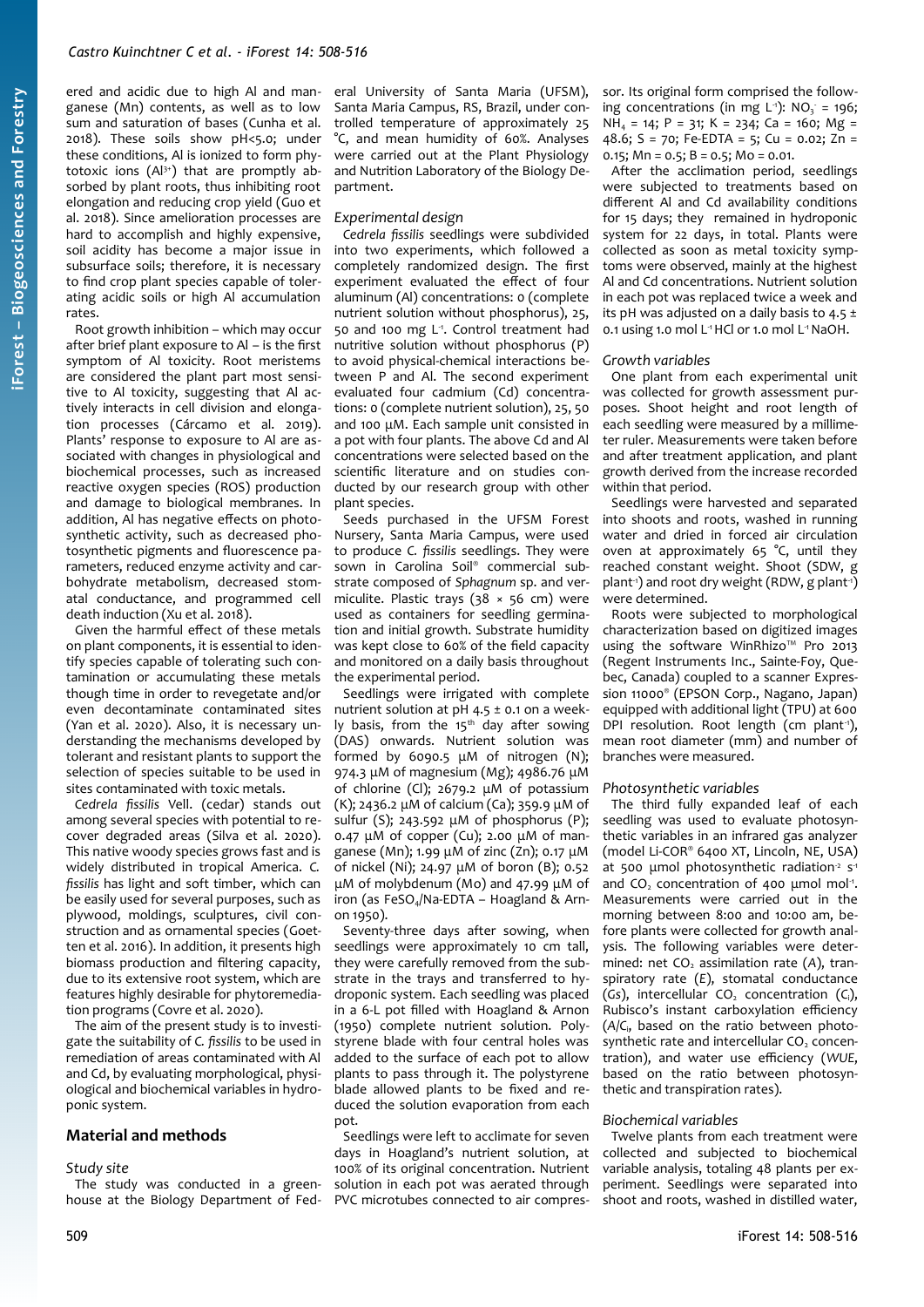placed in aluminum foil envelopes, and frozen with liquid nitrogen to avoid sample degradation. They were kept in ultra-freezer at -80 °C until they were pre-prepared for analysis. Sample preparation was carried out through manual maceration with liquid nitrogen until a fine powder was obtained for each sample. Subsequently, the specific amount of powder necessary for each analysis was weighted using a precision digital scale: 0.05 g of fresh sample was used for determining leaf pigments, 0.5 g for antioxidant enzymes, 0.3 g for hydrogen peroxide, and 0.5 g for lipid peroxidation.

## *Total chlorophylls and carotenoids content*

The Hiscox & Israelstam (1979) method was used for total chlorophyll and carotenoid extraction, whereas the Lichtenthaler (1987) equation was used for their estimates. Previously weighed samples were added with 5 ml of dimethylsulfoxide (DMSO). Tubes were incubated at 65 °C for approximately 90 min, until full pigment release in a dark green solution was achieved. Subsequently, this solution was separated into two repetitions of 2 ml each. Solution absorbance was measured in UV-visible spectrophotometer (model 1105, Bel Photonics, Piracicaba, Brazil), at wavelength of 663, 645 and 470 nm for chlorophyll *a*, chlorophyll *b* and carotenoids, respectively. Total chlorophyll values corresponded to the sum of chlorophylls *a* and *b*.

#### *Antioxidant enzyme activity*

Antioxidant enzymes were determined by adding 0.5 g of sample to 3 mL of 0.05 M homogenization extraction buffer (pH 7.8) comprising 1 mM EDTA and  $2\%$  (w/v) polyvinylpyrrolidone (PVP). Homogenate was centrifuged in a high-speed refrigerated centrifuge (model CR22 N, Eppendorf Himac Technologies Co., Hitachinaka, Japan) at 13,000×g at 4 °C for 20 minutes. Supernatant was used to determine enzyme activity and protein concentration (Zhu et al. 2004).

Guaiacol peroxidase (POD) enzyme activity was determined according to Zeraik et al. (2008); guaiacol was used as substrate. Reaction mixture comprised 1.0 ml of potassium phosphate buffer (100 mM, pH 6.5), 1.0 ml of guaiacol (15 mM) and 1.0 ml of  $H_2O_2$  (3 mM) in quartz cuvette. When the homogenization was complete, 50 µL of plant extract was added to the solution. Enzyme activity was measured through guaiacol oxidation into tetraguaiacol by increasing absorbance at 470 nm at 15-second reading intervals. Results were expressed in enzyme units per mg of protein (U mg<sup>1</sup> protein). The molar extinction coefficient of 26.6 mM $1$  cm $1$  was used for calculation purposes.

Superoxide dismutase (SOD) activity was determined based on the spectrophotometric method described by Giannopolitis & Ries (1977). Reaction mixture (MIX), which was kept in the dark, comprised 50 mM of potassium phosphate buffer (pH 7.8), 13 mM of methionine, 0.1 mM of EDTA, 75 μM of nitrobluetetrazolium (NBT) and 2 μM of riboflavin. Photochemical production of blue formazan from NBT was monitored by increasing absorbance at 560 nm. Reaction process was carried out at 25 °C in test tubes (13 × 100 mm) filled with 2.8 ml of reaction mixture (MIX) and 200 μl of enzymatic extract from the respective samples. After pipetting, tubes were placed in the reaction chamber under 15 W fluorescent lamp. Reaction started when the light was turned on and stopped 2 minutes later, when the light was turned off; samples were read in UV-visible spectrophotometer. SOD unit was defined as the number of enzymes inhibiting NBT photoreduction by 50% (Beauchamp & Fridovich 1971). During the test, photochemically excited riboflavin was reduced by methionine in semiquinone, which donated an electron to oxygen and formed the superoxide radical, which in turn converted NBT into blue formazan. Superoxide dismutase has catalyzed this reaction.

#### *Hydrogen peroxide content*

Hydrogen peroxide content was determined according to Loreto & Velikova (2001). Root and leaf samples were homogenized in 3.0 mL of 0.1% trichloroacetic acid (TCA). Homogenized samples were centrifuged, 0.5 ml of the supernatant was added to 0.5 ml of potassium phosphate buffer (10 mM) and 1 ml of KI  $(1 M)$ , and samples were absorbed in spectrophotometer at 390 nm.  $H_2O_2$  concentration in the supernatant was evaluated by comparing its readings to a standard calibration curve.  $H_2O_2$  concentration was expressed as μmol g<sup>1</sup> fresh weight.

#### *Membrane lipid peroxidation*

Lipid peroxidation was determined based on malondialdehyde (MDA) concentration, based on the method by El-Moshaty et al. (1993). Leaf and root samples were homogenized in 4.0 mL of sodium citrate buffer (pH 6.5) and centrifuged. In total, 1 ml of supernatant was added to 1 ml of 20% (w/v) trichloroacetic acid (TCA) added with 0.5% (w/v) thiobarbituric acid (TBA). The mix was heated to 95 °C for 40 min and cooled in ice bath for 15 min. Subsequently, it was centrifuged at 10,000×g for 15 minutes. Supernatant absorbance was read at 532 and 600 nm (to correct non-specific turbidity). Lipid peroxidation was expressed as nmol of MDA mg<sup>1</sup> protein.

#### *Statistical analysis*

Results were subjected to analysis of variance, based on the factorial model (factorial ANOVA). Significant differences were checked by F-test and treatment means compared by Tukey test  $(a = 0.05)$  using the Sisvar statistical software (Ferreira 2014).

#### **Results**

#### *Cadmium effects on Cedrela fissilis*

ANOVA results showed significant differences (p≤0.05) among Cd treatments (different cadmium concentrations) for most growth-related morphological variables in *C. fissilis* seedlings reared in a hydroponic system. Cd concentrations of 50 and 100 µM promoted a significant reduction in root length increment (ILR – [Fig. 1](#page-3-0)A), while seedlings grown at Cd concentration of 25 µM did not show difference in ILR in comparison to control (0 µM Cd). On the other hand, *C. fissilis* seedlings did not show significant difference in increment in shoots (IS) regardless of the tested concentrations (data not shown).

Cadmium concentrations of 25, 50 and 100 µM had negative effects on shoot dry weight (SDW – [Fig. 1](#page-3-0)C) and root dry weight (RDW – [Fig. 1B](#page-3-0)), in comparison to the control treatment. Seedlings exposed to 100 µM of Cd had the shortest mean root length ([Fig. 1D](#page-3-0)), as well as the smallest diameter ([Fig. 1](#page-3-0)E) and number of branches [\(Fig. 1](#page-3-0)F). However, there was no significant difference in root volume at all tested Cd concentrations (data not shown).

Different Cd concentrations had significant effect ( $p \le 0.05$ ) on most physiological variables analyzed in the present study. Net  $CO<sub>2</sub>$  assimilation rate  $(A - Fig. 2A)$  $(A - Fig. 2A)$  $(A - Fig. 2A)$ , stomatal conductance (*Gs* – [Fig. 2](#page-3-2)B) and transpiration rate (*E* – [Fig. 2](#page-3-2)C) showed significant decrease as Cd concentrations in the nutrient solution increased. The highest Cd concentration treatment (100 µM) had the most negative effects on the aforementioned parameters.

Cadmium concentration of 100 µM had the most significant effect on internal  $CO<sub>2</sub>$ concentration (C<sub>i</sub> – [Fig. 2](#page-3-2)D). Cadmium levels of 0 and 25 µM were statistically similar in terms of both internal CO<sub>2</sub> concentration [\(Fig. 2](#page-3-2) D) and water use efficiency (*WUE* – data not shown). On the other hand, Cd treatments at 50 and 100 µM recorded the highest mean *WUE* in comparison to other treatments (data not shown). However, there was no significant difference between treatments on Rubisco carboxylation efficiency (*A*/*C*<sup>i</sup> – data not shown), regardless of the tested concentrations.

Different Cd concentrations had a significant effect ( $p \le 0.05$ ) on most biochemical variables analyzed in this study. Total chlorophyll increased at Cd concentration of 50µM [\(Fig. 2](#page-3-2)E), whereas an increased content in carotenoids was found at Cd concentrations of 25 and 50 µM [\(Fig. 2](#page-3-2)F).

A significant increase in the activity of superoxide dismutase (SOD) in the shoot of *C. fissilis* seedlings was detected when Cd concentration in the nutrient solution increased [\(Tab. 1\)](#page-3-1). SOD activity reached the highest values at Cd concentrations of 50 and 100 µM, *i.e.*, an increase by 37% in shoot at 100 µM. SOD activity increase by 10.83% was observed in the roots at Cd concentration of 100 µM, in comparison to the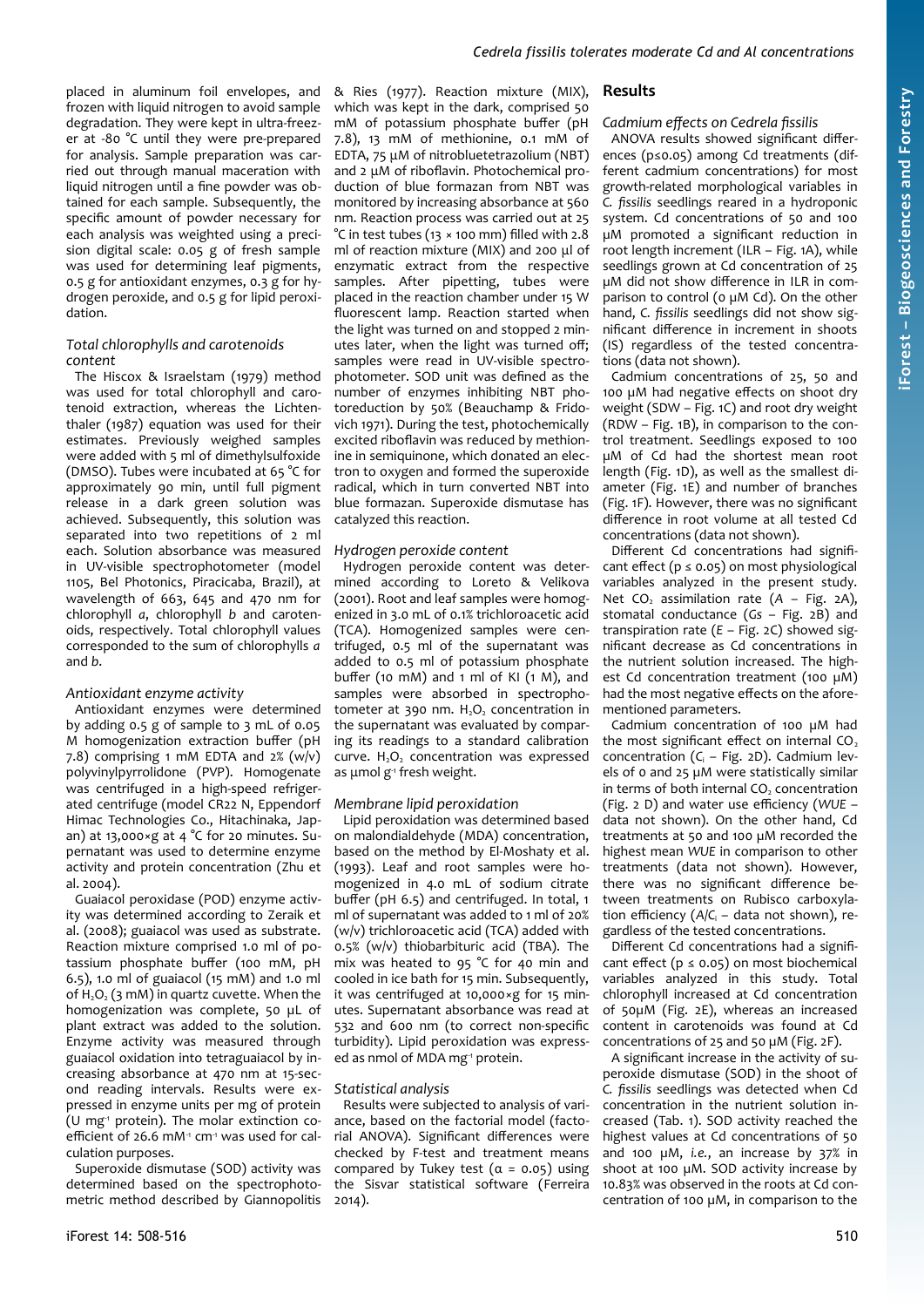



<span id="page-3-0"></span>**Fig. 1** - Mean values recorded for (A) largest root length increment (ILR), (B) root dry weight (RDW), (C) shoot dry weight (SDW), (D) root length, (E) root diameter and (F) number of branches in *C. fissilis* seedlings subjected to different Cd concentrations. Bars represent the mean ± standard deviation. Different lowercase letters indicate significant (p≤0.05) differences between treatment means after Tukey test.

<span id="page-3-2"></span>**Fig. 2** - Mean values recorded for (A) net photosynthetic rate, (B) stomatal conductance (*Gs*), (C) transpiration, (D) intercellular CO<sub>2</sub> concentration (C<sub>i</sub>), (E) total chlorophyll (total Chl) and (F) carotenoids in *C. fissilis* seedlings subjected to different Cd concentrations. Bars represent the mean ± standard deviation. Different lowercase letters indicate significant (p≤0.05) differences between treatment means after Tukey test.

## control treatment ([Tab. 1](#page-3-1)).

The highest values recorded for guaiacol peroxidase (POD) activity in the shoots were observed in seedlings subjected to Cd concentrations of 25, 50 and 100 µM, which were significantly different from those recorded in control plants ([Tab. 1\)](#page-3-1). Contrastingly, a significant reduction in POD activity in roots was observed at the same Cd concentrations (25, 50 and 100  $\mu$ M - [Tab. 1](#page-3-1)). A significant increase in hydrogen perox-

ide  $(H<sub>2</sub>O<sub>2</sub>)$  content in the shoot was detected at Cd concentrations of 50 and 100  $\mu$ M ([Fig. 2](#page-3-2)A). On the other hand, H<sub>2</sub>O<sub>2</sub> content in the shoot and roots were similar (p>0.05) at Cd concentrations of 25 and 0 µM. However, there was negative correlation between  $H_2O_2$  content and Cd concen-tration in the roots ([Tab. 1](#page-3-1)), since  $H_2O_2$  content decreased at Cd concentrations of 50 and 100 µM, in comparison to the control seedlings.

Lipid peroxidation values in the shoot at Cd concentrations of 25, 50 and 100 µM were higher than those recorded in the control plants ([Tab. 1\)](#page-3-1). On the other hand, lipid peroxidation in the roots at Cd concentrations of 25 and 100 µM was higher when compared with that in control seedlings ([Tab. 1](#page-3-1)).

*Aluminum effects on Cedrela fissilis* Analysis of variance revealed significant

<span id="page-3-1"></span>**Tab. 1** - Mean values recorded for superoxide dismutase (SOD) enzyme activity, guaiacol peroxidase enzyme (POD) activity, hydrogen peroxide content, and membrane lipid peroxidation in the shoot and roots of *C. fissilis* seedlings subjected to different Cd concentrations. Data represent the mean ± standard deviation. Different letters in rows indicate significant (p≤0.05) differences between treatment means after Tukey test.

| Variable                                                  | Compartment | Treatment (Cd concentration)   |                               |                               |                               |  |
|-----------------------------------------------------------|-------------|--------------------------------|-------------------------------|-------------------------------|-------------------------------|--|
|                                                           |             | $0 \mu M$                      | $25 \mu M$                    | 50 µM                         | 100 $\mu$ M                   |  |
| SOD activity<br>$(U \, mg^{-1} \, protein)$               | Shoot       | $327.2 \pm 4.5$ °              | 351.6 $\pm$ 18 <sup>bc</sup>  | 418.3 ± 23.0 <sup>b</sup>     | 524.5 ± 6.4 $a$               |  |
|                                                           | Root        | $338.3 \pm 27$ <sup>b</sup>    | 322.7 ± 20.1 $^{\circ}$       | $315.7 \pm 17.7$ <sup>b</sup> | $379.3 \pm 23.7$ <sup>a</sup> |  |
| POD activity<br>$(U \, mg^{-1} \, protein)$               | Shoot       | $80.3 \pm 10.3$ c              | $177.8 \pm 5.6^{\circ}$       | $253.4 \pm 7.6$ <sup>a</sup>  | $235.9 \pm 10.5$ <sup>a</sup> |  |
|                                                           | Root        | $1358.6 \pm 10.8$ <sup>a</sup> | $774.7 \pm 23.6$              | $736.4 \pm 32.9^{\circ}$      | $510.3 \pm 0.6$ °             |  |
| $H_2O_2$<br>(µmol $g^{-1}$ FW)                            | Shoot       | $0.86 \pm 0.02$                | $0.91 \pm 0.02$ <sup>b</sup>  | $1.0 \pm 0.01$ <sup>a</sup>   | $1.04 \pm 0.05$ <sup>a</sup>  |  |
|                                                           | Root        | $0.17 \pm 0.02$ <sup>a</sup>   | $0.18 \pm 0.01$ <sup>a</sup>  | $0.13 \pm 0.01$ b             | $0.0 \pm 0.01$ °              |  |
| <b>MDA</b><br>(nmol mg <sup><math>1</math></sup> protein) | Shoot       | $0.05 \pm 0.01$ c              | $0.10 \pm 0.02$ <sup>a</sup>  | $0.07 \pm 0.0^{\circ}$        | $0.07 \pm 0.0^{\circ}$        |  |
|                                                           | Root        | $0.03 \pm 0$ c                 | $0.08 \pm 0.001$ <sup>a</sup> | $0.05 \pm 0.0$ bc             | $0.05 \pm 0.0^{\circ}$        |  |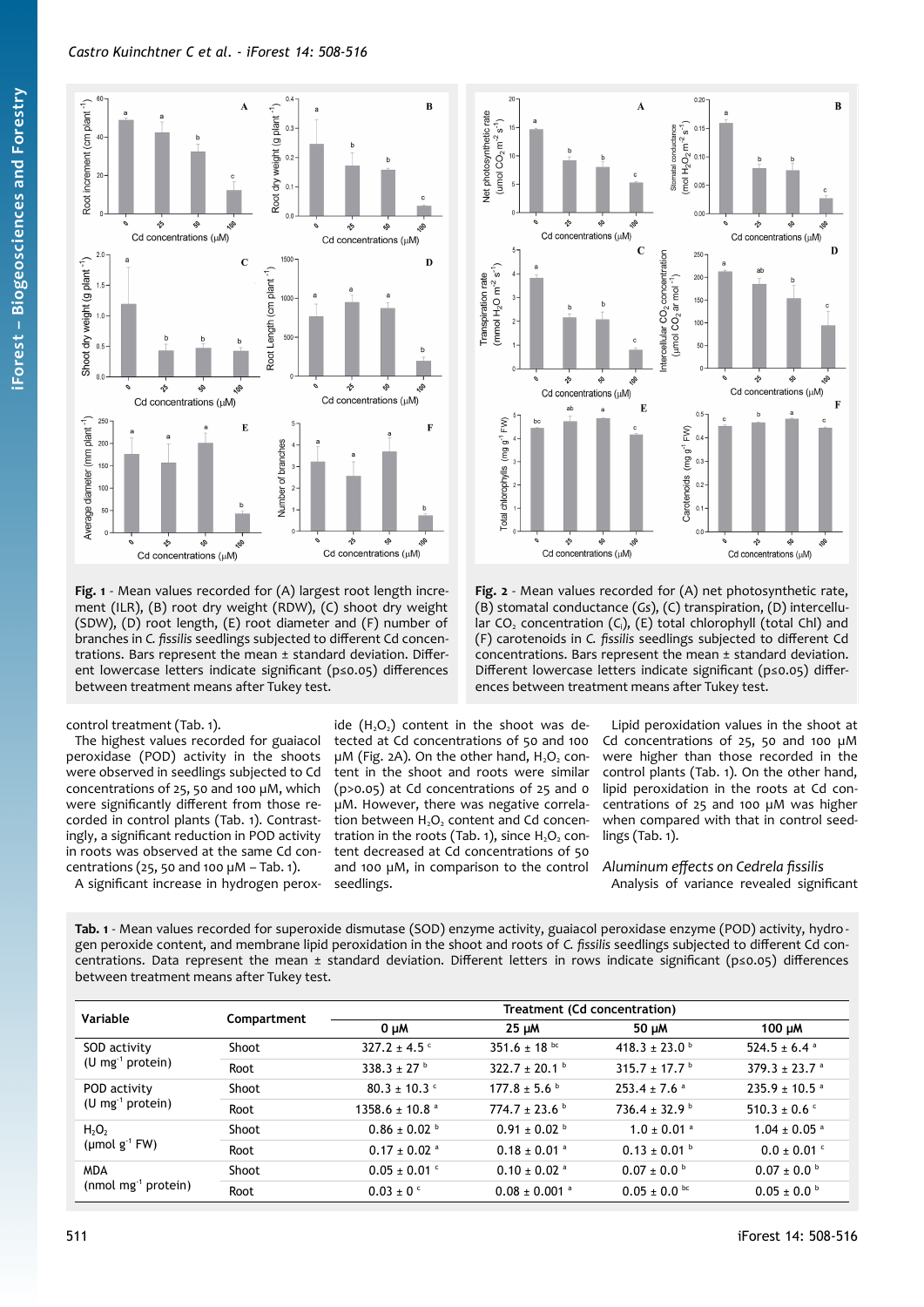$\overline{\mathbf{B}}$ 

.<br>Q

ç,

Al Concentrations (mg  $L^{-1}$ )

io.

 $\overline{B}$ 

Al Concentrations (mg L<sup>-1</sup>)

ò.

 $\mathbf{D}$ 

÷

r.



 $0.10$ 

 $0.06$ 

 $0.04$ 

 $0<sub>0</sub>$ 

200

150

100

50

mol  $H_2O_2 m^2 s^{-1}$ Stomatal conductance

 $\overline{A}$ 



<span id="page-4-0"></span>**Fig. 3** - Mean values recorded for (A) largest root length increment (ILR), (B) root dry weight (RDW), (C) shoot dry weight (SDW), (D) root length, (E) root diameter, and (F) number of branches in *C. fissilis* seedlings subjected to different Al concentrations. Bars represent the mean ± standard deviation. Different lowercase letters indicate significant (p≤0.05) differences between treatment means after Tukey test.

differences (p≤0.05) among different Al treatments (different Al concentrations) on most growth-related morphological variables.

The ILR (increment of the largest root) variable showed the lowest mean (15.93  $cm)$  at Al concentration of 100 mg L<sup>1</sup>, which was significantly (p<0.05) different from that recorded for control seedlings (42.97 cm – [Fig. 3](#page-4-0)A). Al concentration of 100 mg L<sup>1</sup> reduced ILR by 37.07%, in com-

parison to the control treatment [\(Fig. 3A](#page-4-0)). In addition, seedlings grown at Al concentrations of 25 and 50 mg l<sup>1</sup> showed a significant ILR reduction. On the other hand, we found no significant differences in height growth (SI) of *C. fissilis* seedlings, regardless of Al concentrations (data not shown). Shoot dry weight (SDW – [Fig. 3](#page-4-0)C) and root dry weight (RDW – [Fig. 3](#page-4-0)B) also had

rate

Net photosynthetic

(umol  $CO_2 m^2 s^1$ )

 $2.5$ 

 $2.1$ 

 $1.5$ 

 $1.0$ 

 $\mathbf{a}$ 

mmol  $H_2O$  m<sup>-2</sup> s<sup>-1</sup>)

**Transpiration rate** 

∱

ళ

s,

ą,

Al concentrations (mg  $L^{-1}$ )

io.

ø,

 $\mathbf{C}$ 

 $\widehat{\sigma}$ 

lular<sub>1</sub>

ação de CO2 interce<br>(umol CO2 m-2 s-1)

Como

the lowest means at the highest Al concentration (100 mg l<sup>-1</sup>), in comparison to the

<span id="page-4-2"></span>control treatment. However, SDW and RDW means at Al concentrations of 25 and 50 mg l<sup>-1</sup> did not differ from those recorded for the control treatment ([Fig. 3](#page-4-0)).

The application of different Al concentrations had the most severe effects on seedling root length ([Fig. 3](#page-4-0)D), root diameter [\(Fig. 3](#page-4-0)E) and number of branches ([Fig. 3](#page-4-0)F), in comparison to the control treatment. The highest means recorded for the above variables were observed in the control

<span id="page-4-1"></span>**Tab. 2** - Mean values recorded for superoxide dismutase (SOD) enzyme activity, guaiacol peroxidase enzyme (POD) activity, hydrogen peroxide content , and membrane lipid peroxidation in the shoot and roots of *C. fissilis* seedlings subjected to different Al concentrations. Data represent the mean ± standard deviation. Different letters in rows indicate significant (p≤0.05) differences between treatment means after Tukey test.

| Variable                                     | Compartment | Treatment (Al concentration) |                           |                              |                               |  |
|----------------------------------------------|-------------|------------------------------|---------------------------|------------------------------|-------------------------------|--|
|                                              |             | 0 mg $\mathsf{L}^1$          | $25 \text{ mg}$ $1^1$     | 50 mg $1^{-1}$               | 100 mg $l^{-1}$               |  |
| SOD activity<br>$(U \, mg^{-1} \, protein)$  | Shoot       | $365.5 \pm 4.5$ °            | 500.91 ± 7.2 $^{\circ}$   | 522.1 ± 6.0 $^{\circ}$       | $1180.5 \pm 9.6$ <sup>a</sup> |  |
|                                              | Root        | $267 \pm 4.8$                | $342.56 \pm 2.8$          | $388.5 \pm 1.6^{\circ}$      | 549.1 ± 3.1 $^{\circ}$        |  |
| POD activity<br>$(U \, mg^{-1} \, protein)$  | Shoot       | $245.7 \pm 9.7$ <sup>a</sup> | $192.22 + 18^{b}$         | $148.8 \pm 7.7$ °            | $143.8 + 11$                  |  |
|                                              | Root        | $1090 \pm 8.3$ <sup>a</sup>  | $1202 + 8.7$ <sup>a</sup> | $1207 + 12.6$ <sup>a</sup>   | $1203 + 20$ <sup>a</sup>      |  |
| $H_2O_2$<br>(µmol $g^{-1}$ FW)               | Shoot       | $0.55 \pm 0.02$ c            | $0.87 \pm 0.01$ b         | $1.10 \pm 0.06$ <sup>a</sup> | $0.87 \pm 0.04$ b             |  |
|                                              | Root        | $0.07 \pm 0.00$ c            | $0.12 \pm 0.01$ b         | $0.15 \pm 0.00^{\circ}$      | $0.22 \pm 0.02$ <sup>a</sup>  |  |
| <b>MDA</b><br>$(nmol \, mg^{-1} \, protein)$ | Shoot       | $0.06 \pm 0.00$ bc           | $0.04 \pm 0.00$ c         | $0.07 \pm 0.00$ bc           | $0.13 \pm 0.00$ <sup>a</sup>  |  |
|                                              | Root        | $0.03 \pm 0.00$ b            | $0.02 \pm 0.00$ b         | $0.03 \pm 0.00$ b            | $0.06 \pm 0.00$ <sup>a</sup>  |  |

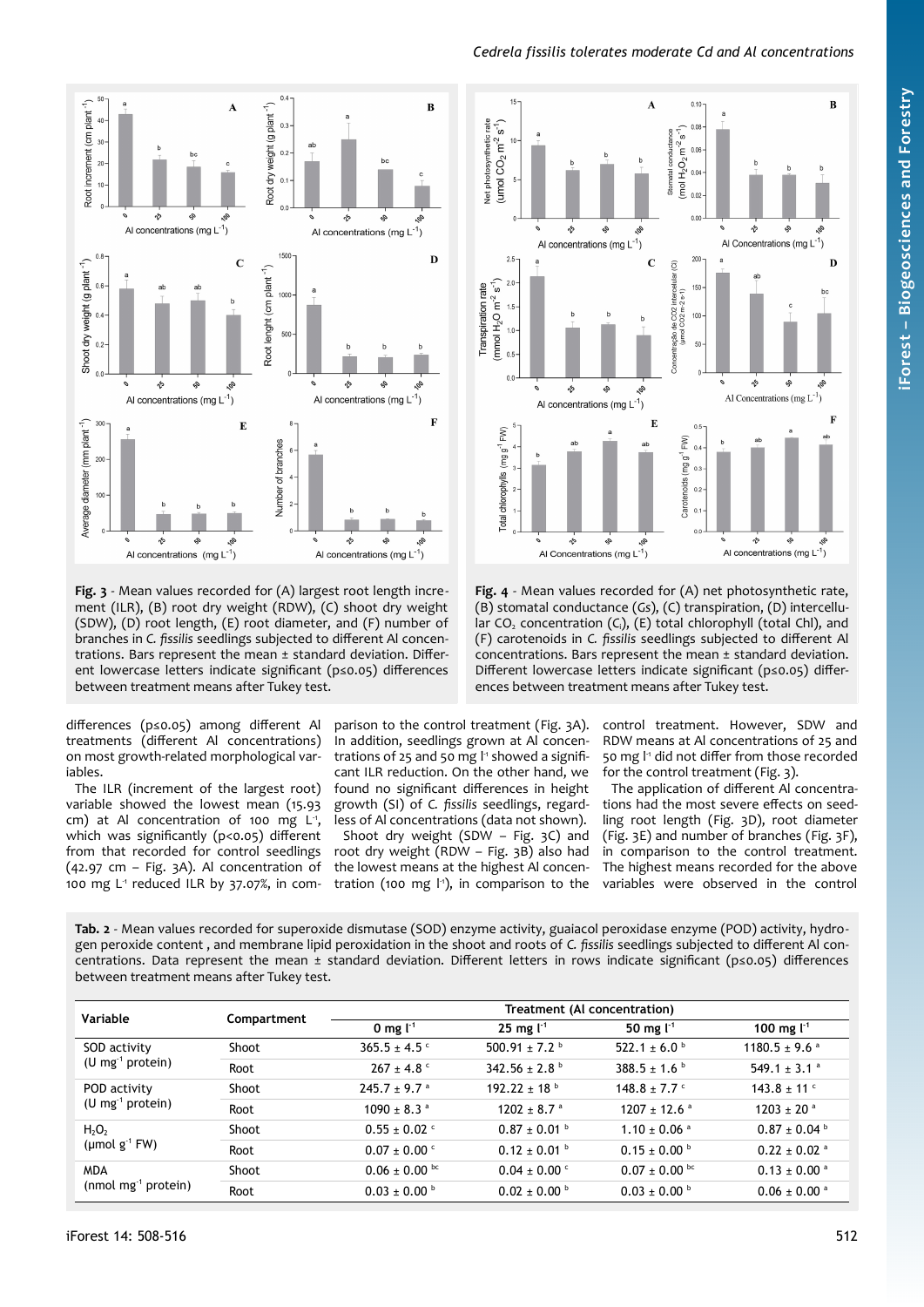treatment ([Fig. 3](#page-4-0)). Only the highest Al concentration (100 mg l<sup>1</sup> of Al) had negative effect on root volume.

There was significant effect (p≤0.05) of different Al concentrations on most photosynthetic variables analyzed in the present study. Aluminum concentrations of 25, 50 and 100 mg  $1<sup>1</sup>$  negatively affected net CO<sub>2</sub> assimilation rate (*A* – [Fig. 4A](#page-4-2)), stomatal conductance (*Gs* – [Fig. 4](#page-4-2)B), and transpiratory rate (*E* – [Fig. 4C](#page-4-2)) in *C. fissilis* seedlings in comparison to the control treatment. The highest means for these variables were recorded in the control treatment. The lowest mean internal  $CO<sub>2</sub>$  concentrations (*C*i) were recorded at Al concentrations of 50 and 100 mg I<sup>1</sup> (89.858 and 104.200 μmol  $CO<sub>2</sub>$  m<sup>2</sup> s<sup>-1</sup>, respectively – [Fig.](#page-4-2) [4](#page-4-2)D). All tested Al concentrations promoted a significant increase in water use efficiency (*WUE* – data not shown) in comparison with the control. On the other hand, there was no significant effect between treatments on Rubisco carboxylation efficiency (*A*/*C*<sup>i</sup> – data not shown).

Significant effects ( $p \le 0.05$ ) of different Al concentrations on biochemical variables assessed were also observed. Indeed, 50 mg l<sup>1</sup> of Al promoted significant increase in total chlorophyll ([Fig. 4E](#page-4-2)) and carotenoid contents in comparison to the control [\(Fig.](#page-4-2) [4](#page-4-2)F). Superoxide dismutase (SOD) activity in the shoot and roots of seedlings showed a significant increase at all tested Al concentrations [\(Tab. 2](#page-4-1)).

Lower guaiacol peroxidase (POD) activity was observed in the shoot of seedlings subjected to Al concentrations of 25, 50 and 100 mg l<sup>1</sup>, in comparison to the control ([Tab. 2](#page-4-1)). On the other hand, there was not significant difference in POD activity in the roots, regardless of the Al concentrations ([Tab. 2\)](#page-4-1).

The highest hydrogen peroxide  $(H_2O_2)$ content was observed in the shoot and in the roots of plants subjected to all tested Al concentrations [\(Tab. 2\)](#page-4-1).

Lipid peroxidation in the shoot and roots was significantly increased in plants subjected to the highest Al concentration (100 mg l -1 – [Tab. 2](#page-4-1)). On the other hand, lipid peroxidation in the shoot and roots of seedlings subjected to Al concentrations of 25 and 50 mg l<sup>1</sup> did not significantly differ from that of the control treatment ([Tab. 2](#page-4-1)).

## **Discussion**

#### *Cadmium*

Growth reduction in the shoot and roots is one of the main Cd toxicity symptoms in plants, leading to a decrease of biomass production in plants belonging to different species (Deng et al. 2014). However, shoot growth (SI – data not shown) was lesser affected than root growth in the present study ([Fig. 1](#page-3-0)A) due to Cd addition to the nutrient solution. This could be attributed to the fact that roots are often in direct contact with contaminants (Huang et al. 2017), thus affecting the physiological response

of plants to stress. Moreover, Cd is mostly retained in the roots and only smaller amounts are translocated to the shoots, whereby causing lesser damage to the latter organs (Hassan et al. 2020).

Root increment inhibition [\(Fig. 1](#page-3-0)A) induced by Cd was observed at concentrations of 50 and 100 µM, corroborating the results reported by Ullah et al. (2020) in *Cicer arietinum* L. cultivars subjected to high Cd stress (50 µM). This response can be attributed to cell cytoskeleton microtubule depolymerization and to chromosomal aberration formation, which lead to lower mitotic activity of meristematic cells (He et al. 2017).

Changes in root morphology may be part of integrated signal response to metal stressors. In fact, a stro[Fig. 1g](#page-3-0) reduction in the length, diameter and number of root branches ([Fig. 1D](#page-3-0)-F) were observed under the highest Cd stress level (100 µM). These changes in root morphology under Cd stress may stem from changes in root development, such as reduced parenchymal cell and cortical tissue size, which decreased plants' resistance to radial water flows.

Although different Cd concentrations did not affect shoot growth (data not shown), a reduced shoot dry weight was observed ([Fig. 1C](#page-3-0)). This may be due to the reduced stem diameter or the decreased number of leaves, which resulted in lower shoot dry weight production from cedar seedlings ([Fig. 1C](#page-3-0)). In addition, reduced root growth, along with changes in root morphological variables [\(Fig. 1](#page-3-0)D-F), have also negatively affected the biomass production of cedar seedling, since smaller roots absorb lesser water and nutrient amounts.

Plants subjected to stress conditions adjust their relative biomass allocation in their organs, in a process known as allocation plasticity. They also change basic processes such as photosynthesis and respiration (Dhir et al. 2011). Photosynthetic ability in plants is mainly regulated by photochemical reactions, which enable energy production, gas exchange, as well as  $CO<sub>2</sub>$ fixation and assimilation. However, Cd can damage plants' photosynthetic ability, induce oxidative stress, inhibit stomatal opening and reduce nitrate and iron absorption (Yang et al. 2015).

In this study, significant reductions in  $CO<sub>2</sub>$ assimilation rate (*A* – [Fig. 2A](#page-3-2)), stomatal conductance (*Gs* – [Fig. 2B](#page-3-2)), and transpiration rate (*E* – [Fig. 2](#page-3-2)C) was observed as Cd concentrations in nutrient solution increased. The most severe effect of Cd on these variables was recorded at Cd concentration of 100 µM. Decreased net assimilation rate [\(Fig. 2](#page-3-2)A) may be associated with limited CO<sub>2</sub> diffusion to the Rubisco carboxylation site, due to decreased stomatal conductance ([Fig. 2](#page-3-2)B). Heavy metal-related stress can lead to decreased stomatal conductance, thus limiting the photosynthetic ability (Huihui et al. 2020).

Cadmium decreases partial CO<sub>2</sub> pressure

in the stomata, which leads to stomatal closure and decreased transpiration. One of the harmful effects of Cd lies on calcium induction in the endoplasmic reticulum and vacuole. This process increases cation levels in the cytosol, which is associated with stomatal closure (Nogueira 2018). Thus, Cd affects stomatal opening and closure, mainly due to increased leaf osmotic potential and to direct Cd action on guard cells. In addition, *Gs* reduction ([Fig. 2](#page-3-2)B) may occur due to root growth inhibition, which limits water absorption and leads to stomatal closure. Moreover, high chemical element concentration leads to metabolic decline, leaf turgidity loss and hydropassive stomatal closure (Sousa 2018). Therefore, the observed reduction in transpiration rates is directly linked to the reduction in assimilation rate and stomatal conductance ([Fig. 2](#page-3-2)).

The highest water use efficiency (*WUE*) values (data not shown) were found at Cd concentrations of 100 and 50 µM, as the stress caused by Cd forced plants to close their stomata. This decreased the stomatal conduction [\(Fig. 2B](#page-3-2)) and led to areduced transpiration rate ([Fig. 2](#page-3-2)C), which in turn resulted in higher WUE.

The photosynthetic performance of seedlings is also affected by the pigments involved, such as total chlorophyll and carotenoids (Taiz et al. 2017). The observed increase in total chlorophyll and carotenoid contents in plants exposed to Cd concentration of 50 µM ([Fig. 2E](#page-3-2)-F) was not sufficient to counterbalance the reduction in photosynthetic performances due to Cd stress. This response may be associated with the fact that Cd stress impairs chloroplast structure and affects their stable binding to proteins, thus damaging the photosynthetic apparatus. In fact, Cd ions may change the activity center of enzymes and replace  $Mg^{2+}$  in the chlorophyll molecule (Zhang et al. 2019), decreasing the light harvesting ability of chlorophyll and affecting the activity of enzymes associated with chlorophyll synthesis. This process has negative effects on photosynthetic variables, leading to the reduction of seedling dry weight (Zhang et al. 2019). These inhibitory effects may also be associated with indirect Cd interaction with micronutrients, which act as cofactors for enzymes, pigments and structural components of the photosynthetic apparatus.

Carotenoid contents in seedlings subjected to 50 µM of Cd have increased to protect the photosynthetic apparatus and avoid singlet oxygen formation (reactive oxygen species – ROS). This occurs because carotenoids are non-enzymatic antioxidants acting as photoprotective pigments in the photosynthetic system by suppressing ROS and free radicals' formation (Reyes-Díaz et al. 2009). Increased carotenoid content is the result of a natural strategic defense mechanism to combat the toxic effect of oxidative stress generated under Cd stress.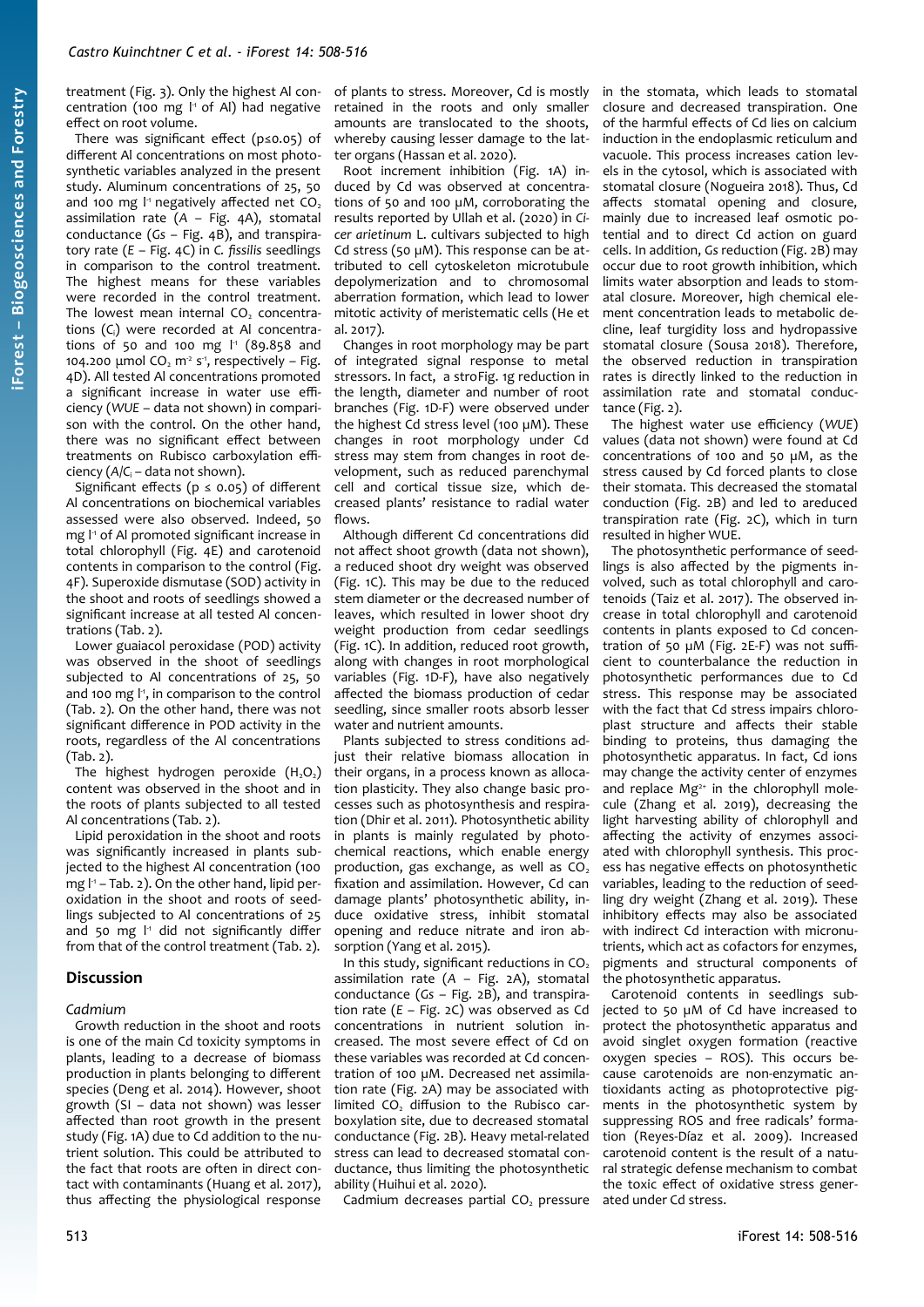Plants are equipped with a natural defense system made by enzymatic and nonenzymatic antioxidants, which act as a protection from the oxidative damage induced by different environmental stress types (Hassan et al. 2020). Indeed, ROS can be produced through different routes, such as the imbalance in electron transport chains of chloroplasts and mitochondria. Cadmium can lead to ROS generation by inducing chloroplast disturbance (Yang et al. 2015). Antioxidant enzymes such as superoxide dismutase (SOD) and guaiacol peroxidase (POD), play a key role in maintaining homeostasis in plant cells (Zhang et al. 2019) by maintaining cellular redox status and prevent damage caused by ROS accumulation. In particular, SOD plays crucial role in removing the radical  $O_2$ <sup>+</sup>, whose decomposition is always followed by  $H_2O_2$ production which acts as oxidizer and reducer (Weifeng et al. 2018). The results of this study showed that SOD activity in the shoot gradually increased as Cd concentrations in the nutrient solution also increased ([Tab. 1](#page-3-1)), as a consequence of the activation of the existing enzyme stock by the increased free radical production (Hassan et al. 2020). The increased SOD activity in the shoot [\(Tab. 1](#page-3-1)) indicated that free radicals resulting from stress were neutralized *via* the formation of  $H_2O_2$ . However, high  $H_2O_2$ accumulation is extremely harmful to the cellular metabolism, and POD converts  $H_2O_2$  into water and oxygen. POD plays an essential role in providing tolerance to plants exposed to unfavorable conditions (Li et al. 2014). In this study we observed an increased POD activity in the shoot, which may due to the increase in  $H_2O_2$  released by SOD activity as a consequence of Cd stress [\(Tab. 1](#page-3-1)). On the other hand, POD activity inhibition was detected in the roots of seedlings subjected to all tested Cd concentrations [\(Tab. 1](#page-3-1)). This may be associated with a decreased enzyme synthesis or with changes in the assembly of its subunits (Xin et al. 2019). Excessive metal accumulation can inhibit enzymes by binding to catalytic active groups or by causing protein denaturation. Thus, POD activity often decreases when stress exceeds plants' regulatory capacity (Zhang et al. 2020). The decrease in POD activity suggests a likely delay in ROS removal, which implies an increase in lipid peroxidation which contributes to seedling growth inhibition.

Nonetheless, the increased POD activity in the shoot, mainly at Cd concentrations of 50 and 100 µM, was unsuccessful in counteracting the  $H<sub>2</sub>O<sub>2</sub>$  accumulation [\(Tab.](#page-3-1) [1\)](#page-3-1), as  $H_2O_2$  content in the shoot significantly increased as Cd concentrations increased in the nutrient solution (Huang et al. 2017). According to Weifeng et al. (2018), the high H<sub>2</sub>O<sub>2</sub> rates observed under Cd stress were likely accountable for lipid peroxidation, as indicated by the excessive malondialdehyde (MDA) accumulation. MDA is an oxidized product of membrane lipids; it accumulates in plants exposed to oxidative

stress. Therefore, MDA concentration in plants is often seen as an indicator of lipid peroxidation, as well as of the level of oxidative stress (Huang et al. 2017). In this study, the highest MDA content observed in the shoot was found at Cd concentrations of 25, 50 and 100  $\mu$ M [\(Tab. 1\)](#page-3-1), while the highest MDA content in the seedling roots was recorded at Cd concentrations of 25 and 100 µM. Thus, our results indicate that different Cd concentrations can change the original balance of plasma membrane permeability, as well as increase ROS production and induce antioxidant protein expression as adaptive response to neutralize ROS excess and minimize damage.

#### *Aluminum*

Root growth in this study was significantly inhibited by aluminum in the nutrient solution, especially at concentrations of 50 and 100 mg l<sup>1</sup> [\(Fig. 3](#page-4-0)A). On the other hand, shoot growth was lesser affected by Al, regardless of the tested concentrations (data not shown). Indeed, roots are one of the organs mostly sensitive to Al, resulting in the inhibition of main axis elongation, as well as in the limited development of lateral roots, which leads to short and poorlydeveloped root system (Bose et al. 2015, Zhao et al. 2017).

In addition, different Al concentrations significantly reduced the length, diameter and number of branches in cedar seedling roots [\(Fig. 3](#page-4-0)D-F). This is likely due to the strong binding of Al to negatively charged carboxylic groups on roots' cortical and epidermal cell walls, thus changing ions binding and distribution in the apoplast and directly affecting root growth (Dorneles et al. 2016). Also, changes in morphological characteristics of roots can be caused by apoplastic lesions and interactions in root plasma membrane (Zhou et al. 2017, Zhao et al. 2017), which leads to deficient mineral nutrient and water acquisition (Guo et al. 2017).

Root growth inhibition and changes in root morphological variables negatively affected root and shoot biomass production in plants exposed to 100 mg  $l$ <sup>1</sup> of Al [\(Fig. 3](#page-4-0)). The aluminum translocation to the shoot may have negatively influenced the formation and growth of these organs, which implied reduced photosynthetic rate ([Fig. 4](#page-4-2)A) and lower biomass production (Guo et al. 2018). Moreover, Al stress may be responsible for determining structural changes in plant tissues (Mota et al. 2020) and impairing the functioning of photosynthetic apparatus, as suggested by the low net photosynthetic rates (*A* – [Fig. 4](#page-4-2)A), associated with the decrease in stomatal conductance (Gs – [Fig. 4](#page-4-2)B) and internal CO<sub>2</sub> concentration (*C*<sup>i</sup> – [Fig. 4D](#page-4-2)) observed in seedlings under Al stress.

Aluminum may change stomatal behavior and directly influence stomatal closure (Cárcamo et al. 2019); consequently, it inhibits plant transpiration (*E* – [Fig. 4](#page-4-2)C) and increases water use efficiency, especially at the highest Al concentration (100 mg l<sup>1</sup>). A possible explanation is that higher Al concentrations in the nutrient solution enhances cuticle and epicuticular wax development and leads to higher *WUE* (Tabaldi et al. 2011). In addition, seedlings exposed to Al showed reduced stomatal conductance, which may also result in higher *WUE*.

*Cedrela fissilis tolerates moderate Cd and Al concentrations*

Photosynthetic pigments are extremely sensitive to stress caused by toxic metals and can be used as reliable markers of stress caused by these metals (Anjum et al. 2017). Aluminum concentration of 50 mg l<sup>1</sup> led to significant increase in total chlorophyll content in comparison to the control [\(Fig. 4](#page-4-2)E). However, the increase in photosynthetic pigment contents did not hinder a decrease in photosynthesic rates and, consequently, in dry biomass production [\(Fig. 3](#page-4-0)B-C). Moreover, high concentrations of Al have been reported to damage thylakoid membranes and replace compounds in the chlorophyll metabolic pathway (Marques et al. 2018). Aluminum can also affect chlorophyll biosynthesis by inhibiting δaminolavulinic acid dehydratase activity, which accounts for chlorophyll molecule and cytochrome formation (Cunha Neto et al. 2020). Therefore, higher concentrations of this ion can change chlorophyll and carotenoid composition, which can limit plant metabolic potential (Mendes et al. 2018).

Al concentration of 50 mg l<sup>1</sup> has also promoted significant increase in carotenoid content in *C. fissilis* seedlings compared to control [\(Fig. 4](#page-4-2)F). Carotenoids play an essential role in protecting the photosynthetic apparatus against the harmful effects of light and oxygen by dissipating the excess of light in the form of heat in antenna pigment complexes (Reyes-Díaz et al. 2009). However, whenever carotenoids fail to dissipate ROS, antioxidant enzymes such as SOD and POD dismute ROS and maintain the cell homeostasis. In this study, we observed a gradual SOD activity increase in the shoot and roots as Al concentrations increased [\(Tab. 2\)](#page-4-1). This suggests that plants' ability to detoxify ROS was positively regulated (Zhao et al. 2017). However, long-term Al stress can overcome the antioxidant capability of plant tissues. This results in ROS overproduction, which can damage biological membranes, have negative effects on photosynthetic activity, reduce enzyme activity and, finally, lead to programmed cell death (Zhang et al. 2019).

The presence of aluminum at any concentration in the nutrient solution has significantly reduced POD activity in the shoot of cedar seedlings, but not in the roots ([Tab.](#page-4-1) [2\)](#page-4-1). Conversely, the increased SOD activity in seedling tissues indicated that free radicals were neutralized and detoxified as H<sub>2</sub>O<sub>2</sub> ([Tab. 2](#page-4-1)). This may explain the observed accumulation of  $H_2O_2$ , which is released as a product of SOD activity but not properly removed by POD activity in the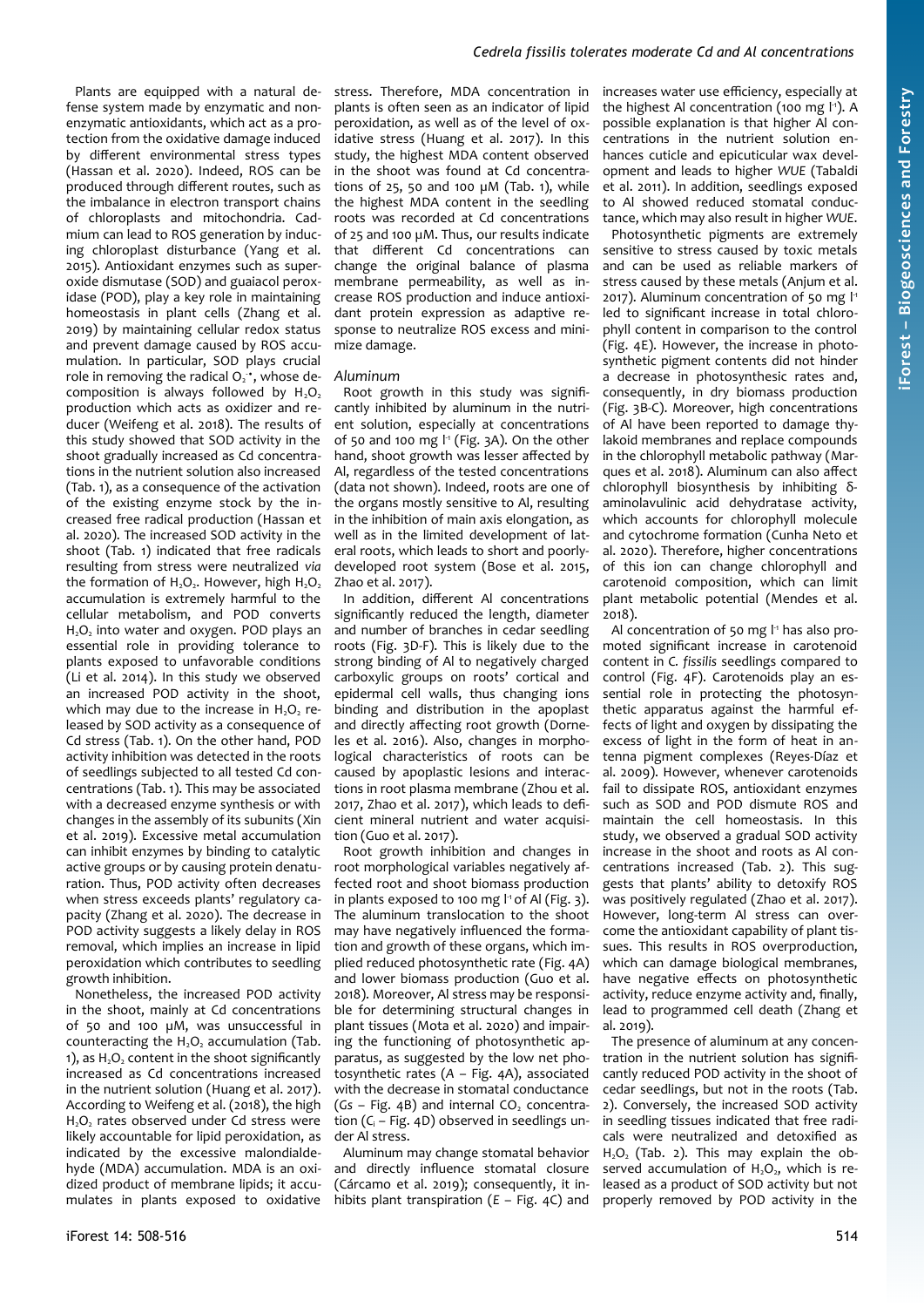# shoot.

 $H_2O_2$  also plays an important role in signal transduction during plant abiotic stress, since it acts as biomarker of tissue damage induced by ROS overproduction (Yusuf et al. 2016). However, excessive  $H_2O_2$  accumulation can be extremely harmful, leading to lipid peroxidation and increased plasma membrane permeability. Indeed, Al can bind to phospholipids and/or change the fatty acid composition in the plasma membrane, reducing its fluidity and increasing its permeability, and ultimately leading to lipid peroxidation (Bose et al. 2015).

Lipid peroxidation in the shoot and roots has significantly increased at the highest Al concentration (100 mg  $l<sup>1</sup>$  – [Tab. 2\)](#page-4-1). On the other hand, MDA contents in the roots of seedlings subjected to Al concentrations of 25 and 50 mg L<sup>1</sup> did not differ from that of control plants ([Tab. 2](#page-4-1)). The higher MDA content observed at the highest Al concentration (100 mg  $L<sup>1</sup>$ ) can be the direct effect of Al toxicity, as well as indicate oxidative stress in cedar seedlings, which can cause irreversible damage to plant tissue development and function in the long run.

Our results demonstrate that *Cedrela fissilis* can tolerate moderate Al concentrations in the growth medium. Aluminum tolerance mechanisms involve the exclusion *via* root organic acid exudation, changes in carbohydrate components of cell walls capable of binding Al in roots, as well as the uptake and subsequent sequestration either in the root or leaf cell vacuoles, where it is detoxified and sequestered (Kochian et al. 2015). Besides, symplasmic tolerance to internal Al is also achieved by complexing Al with several organic compounds such as citrate, malate, and oxalate, as well as by secreting or sequestering the resulting complexes in vacuoles through several membrane-localized transport proteins, or by activating enzymatic and non-enzymatic antioxidants.

## **Conclusion**

The presence of cadmium in the nutrient solution has negatively affected morphophysiological and biochemical variables in *Cedrela fissilis* seedlings, hindering their growth. Therefore, the species is sensitive to the exposure to cadmium. On the other hand, it has tolerated high Al concentrations (up to 50 mg l<sup>1</sup>), which may indicate its tolerance to this metal.

## **Acknowledgements**

The authors are grateful to *Coordenação de Aperfeiçoamento de Pessoal de Nível Superior* (CAPES) and to *Conselho Nacional de Desenvolvimento Científico e Tecnológico* (CNPq) for providing financial support to the postgraduation programs, as well as to the Federal University of Santa Maria for providing the space and equipment for the current study.

# **Authors' contributions**

CCK, MVMA, GSWO, DB, MB and LAT con-

ceived and designed the experiments and analyzed the data; CCK, MVMA and GSWO carried out the physiological and photosynthetic analyses; CCK, MVMA, GSWO, DB, MB and LAT carried out the biochemical analyses; CCK, MVMA and GSWO wrote the manuscript, and LAT revised it.

#### **References**

- Anjum SA, Tanveer M, Hussain S, Ashraf U, KhanI, Wang L (2017). Alteration in growth, leaf gas exchange, and photosynthetic pigments of Maize plants under combined cadmium and arsenic stress. Water, Air and Soil Pollution 28 (13): 1-12. - doi: [10.1007/s11270-016-3187-2](https://doi.org/10.1007/s11270-016-3187-2)
- Beauchamp C, Fridovich I (1971). Superoxide dismutase: improved assays and an assay applicable to acrylamide gels. Analytical Biochemistry 44 (1): 276-287. - doi: [10.1016/0003-2697\(71\)9037](https://doi.org/10.1016/0003-2697(71)90370-8) [0-8](https://doi.org/10.1016/0003-2697(71)90370-8)
- Bose J, Babourina O, Ma Y, Zhou M, Shabala S, Rengel Z (2015). Specificity of ion uptake and homeostasis maintenance during acid and aluminium stresses. In: "Aluminum Stress Adaptation in Plants" (Panda S, Baluška F eds). Signaling and Communication in Plants, vol. 24, Springer, Cham, Switzerland, pp. 229-251. - doi: [10.10](https://doi.org/10.1007/978-3-319-19968-9_12) [07/978-3-319-19968-9\\_12](https://doi.org/10.1007/978-3-319-19968-9_12)
- Cárcamo MP, Reyes-Díaz M, Rengel Z, Alberdi M, Omena-Garcia RP, Nunes-Nesi A, Inostroza-Blancheteau C (2019). Aluminum stress differentially affects physiological performance and metabolic compounds in cultivars of high bushblueberry. Scientific Reports 9 (1): 11275. - doi: [10.1038/s41598-019-47569-8](https://doi.org/10.1038/s41598-019-47569-8)
- Covre WP, Pereira WVDS, Gonçalves DAM, Teixeira OMM, Amarante CBD, Fernandes AR (2020). Phytoremediation potential of *Khaya ivorensis* and *Cedrela fissilis* in copper contaminated soil. Journal of Environmental Management 268 (6): 110733. - doi: [10.1016/j.jenvman.](https://doi.org/10.1016/j.jenvman.2020.110733) [2020.110733](https://doi.org/10.1016/j.jenvman.2020.110733)
- Cunha GOM, Almeida JA, Ernani PR, Pereira ER, Brunetto G (2018). Composition, chemical speciation and activity of ions in the solution of Brazilian acid soils. Revista Brasileira de Ciências Agrárias 13 (3): 01-10. - doi: [10.5039/agraria.](https://doi.org/10.5039/agraria.v13i3a5542) [v13i3a5542](https://doi.org/10.5039/agraria.v13i3a5542)
- Cunha Neto AR, Ambrósio AS, Wolowski M, Westin TB, Govêa KP, Carvalho M, Barbosa S (2020). Negative effects on photosynthesis and chloroplast pigments exposed to lead and aluminum: a meta-analysis. Cerne 26 (2): 232-237. - doi: [10.1590/01047760202026022711](https://doi.org/10.1590/01047760202026022711)
- Deng G, Li M, Li H, Yin L, Li W (2014). Exposure to cadmium causes declines in growth and photosynthesis in the endangered aquatic fern (*Ceratopteris pteridoides*). Aquatic Botany 112: 23- 32. - doi: [10.1016/j.aquabot.2013.07.003](https://doi.org/10.1016/j.aquabot.2013.07.003)
- Dhir B, Sharmila P, Saradhi PP, Sharma S, Kumar R, Mehta D (2011). Heavy metal induced physiological alterations in *Salvinia natans*. Ecotoxicology and Environmental Safety 74 (6): 1678- 1684. - doi: [10.1016/j.ecoenv.2011.05.009](https://doi.org/10.1016/j.ecoenv.2011.05.009)
- Dorneles AOS, Pereira AS, Rossato LV, Possebom G, Sasso VM, Bernardy K, Sandri RQ, Nicoloso FT, Ferreira PAA, Tabaldi LA (2016). Silicon reduces aluminum content in tissues and ameliorates its toxic effects on potato plant growth. Ciência Rural 46 (3): 506-512. - doi: [10.1590/0103-8478cr20150585](https://doi.org/10.1590/0103-8478cr20150585)
- El-Moshaty FIB, Pike SM, Novacky AJ, Sehgal OP (1993). Lipid peroxidation and superoxide productions in cowpea (*Vigna unguiculata*) leaves infected with tobacco ringspot virus or southern bean mosaic virus. Physiological and Molecular Plant Pathology 43 (15): 109-119. - doi: [10.10](https://doi.org/10.1006/pmpp.1993.1044) [06/pmpp.1993.1044](https://doi.org/10.1006/pmpp.1993.1044)
- Ferreira DF (2014). Sisvar: a guide for its bootstrap procedures in multiple comparisons. Ciência e Agrotecnologia 38 (2): 109-112. - doi: [10.159](https://doi.org/10.1590/S1413-70542014000200001) [0/S1413-70542014000200001](https://doi.org/10.1590/S1413-70542014000200001)
- Giannopolitis CN, Ries SK (1977). Purification and quantitative relationship with water-soluble protein in seedlings. Journal of Plant Physiology 48: 315-318. - doi: [10.1104/pp.59.2.315](https://doi.org/10.1104/pp.59.2.315)
- Goetten LC, Moretto G, Sturmer SL (2016). Influence of arbuscular mycorrhizal fungi inoculum produced on-farm and phosphorus on growth and nutrition of native woody plant species from Brazil. Acta Botanica Brasílica 30 (1): 9-16. doi: [10.1590/0102-33062015abb0175](https://doi.org/10.1590/0102-33062015abb0175)
- Guo P, Li Q, Qi YP, Yang LT, Ye X, Chen HH, Chen LS (2017). Sulfur-mediated-alleviation of Aluminum-toxicity in *Citrus grandis* seedlings. International Journal of Molecular Sciences 18 (12): 2570. - doi: [10.3390/ijms18122570](https://doi.org/10.3390/ijms18122570)
- Guo P, Qi YP, Cai YT, Yang TY, Yang LT, Huang ZR, Chen LS (2018). Aluminum effects on photosynthesis, reactive oxygen species and methylglyoxal detoxification in two *Citrus* species differing in aluminum tolerance. Tree Physiology 38 (10): 1548-1565. - doi: [10.1093/treephys/tpy0](https://doi.org/10.1093/treephys/tpy035) [35](https://doi.org/10.1093/treephys/tpy035)
- Hassan MJ, Raza MA, Rehman SU, Ansar M, Gitari H, Khan I, Wajid M, Ahmed M, Shah GA, Peng Y, Li Z (2020). Effect of cadmium toxicity on growth, oxidative damage, antioxidant defense system and cadmium accumulation in two *Sorghum* cultivars. Plants 9 (11): 1575. - doi: [10.3390/plants9111575](https://doi.org/10.3390/plants9111575)
- He S, Yang X, He Z, Baligar VC (2017). Morphological and physiological responses of plants to Cadmium toxicity: a review. Pedosphere 27 (3): 421-438. - doi: [10.1016/S1002-0160\(17\)60339-4](https://doi.org/10.1016/S1002-0160(17)60339-4)
- Hiscox JD, Israelstam GF (1979). A method for the extraction of chlorophyll from leaf tissue without maceration. Canadian Journal of Botany 57: 1132-1334. - doi: [10.1139/b79-163](https://doi.org/10.1139/b79-163)
- Hoagland DR, Arnon DI (1950). The water-culture method for growing plants without soil. Circ. 347, California Agricultural Experiment Station, University of California, Berkeley, CA, USA. pp. 32. [online] URL: [http://www.cabdirect.org/cab](http://www.cabdirect.org/cabdirect/abstract/19500302257) [direct/abstract/19500302257](http://www.cabdirect.org/cabdirect/abstract/19500302257)
- Huang D, Gong X, Liu Y, Zeng G, Lai C, Bashir H, Zhou L, Wang D, Xu P, Cheng M, Wan J (2017). Effects of calcium at toxic concentrations of cadmium in plants. Planta 245 (5): 863-873. doi: [10.1007/s00425-017-2664-1](https://doi.org/10.1007/s00425-017-2664-1)
- Huihui Z, Xin L, Zisong X, Yue W, Zhiyuan T, Meijun A, Yuehui Z, Wenxu Z, Nan X, Guangyu S (2020). Toxic effects of heavy metals Pb and Cd on mulberry (*Morus alba* L.) seedling leaves: photosynthetic function and reactive oxygen species (ROS) metabolism responses. Ecotoxicology and Environmental Safety 195: 1-11. - doi: [10.1016/j.ecoenv.2020.110469](https://doi.org/10.1016/j.ecoenv.2020.110469)
- Kochian LV, Piñeros MA, Liu J, Magalhaes JV (2015). Plant adaptation to acid soils: the molecular basis for crop aluminum resistance. Annual Review of Plant Biology 66 (1): 571-598. -